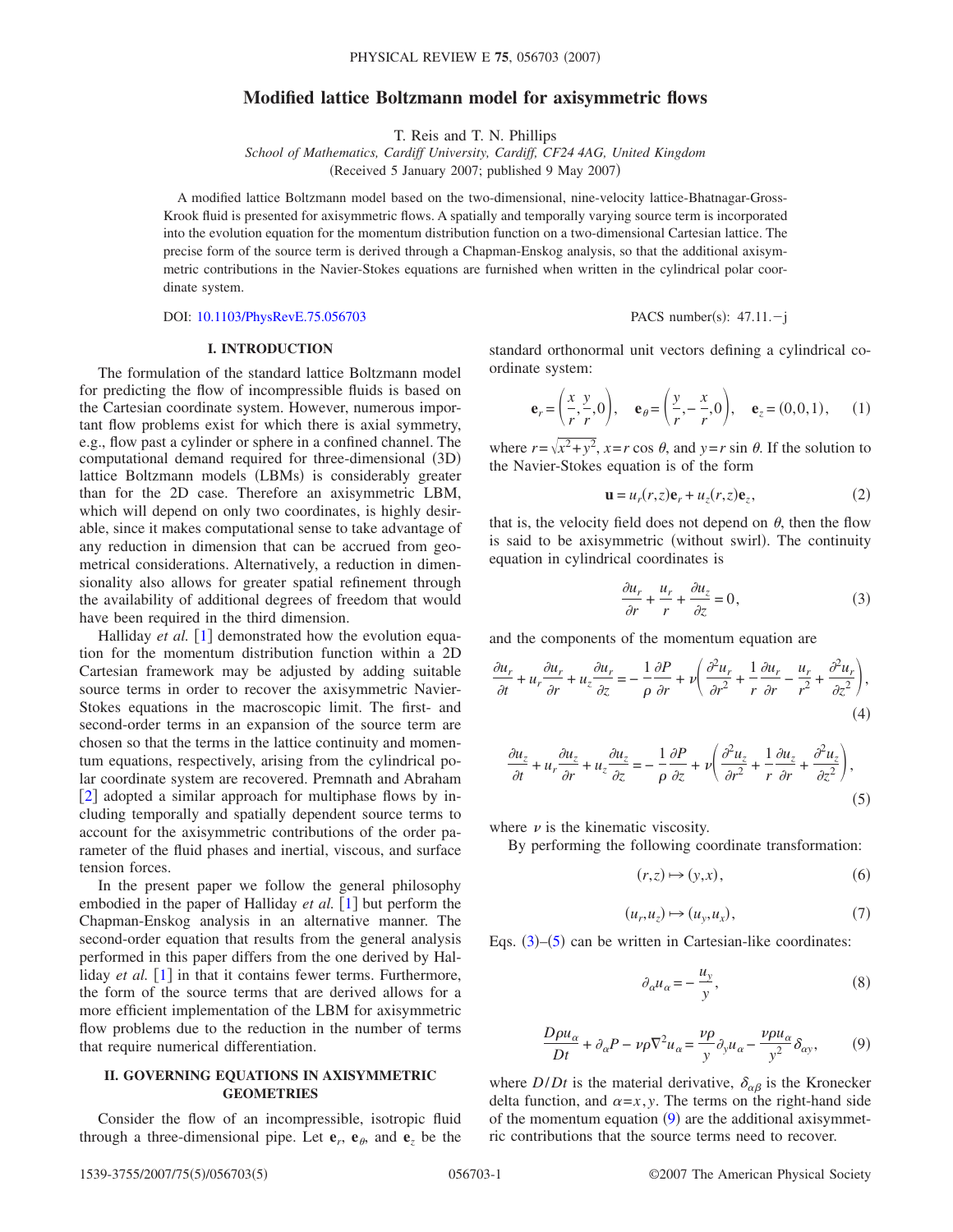#### **III. AXISYMMETRIC LATTICE BOLTZMANN EQUATION**

The lattice Boltzmann model is expressed in terms of an average population density  $N_i$ , and is based on Boltzmann's approximation that particles entering a collision are uncorrelated. This approximation enables a closed equation for the  $N_i$ 's to be derived. Assuming that the space and time scales of the density and momentum fluctuations are large so that *Ni* varies slowly in space and time, then the Chapman-Enskog expansion may be applied to the distribution function  $N_i$ :

$$
N_i = N_i^{(0)} + \epsilon N_i^{(1)} + \epsilon^2 N_i^{(2)} + \cdots, \qquad (10)
$$

where  $N_i^{(0)}$  is a local equilibrium distribution function and the perturbation parameter  $\epsilon$  is analogous to the Knudsen number. The particular form of the equilibrium function for the two-dimensional, nine-velocity (D2Q9) lattice is due to Qian *et al.*  $\lceil 3 \rceil$  $\lceil 3 \rceil$  $\lceil 3 \rceil$ 

$$
N_i^{(0)} = \rho W_i \bigg( 1 + 3\mathbf{c}_i \cdot \mathbf{u} - \frac{3}{2} u^2 + \frac{9}{2} (\mathbf{c}_i \cdot \mathbf{u})^2 \bigg), \tag{11}
$$

<span id="page-1-2"></span>where the weights  $W_i$  are given by

$$
W_{i} = \begin{cases} \frac{4}{9}, & i = 0, \\ \frac{1}{9}, & i = 1, 2, 3, 4, \\ \frac{1}{36}, & i = 5, 6, 7, 8. \end{cases}
$$
(12)

The kinetic and hydrodynamic modes of the flow are controlled by the spectral properties of the collision matrix, the elements of which may be regarded as a set of free parameters that may be chosen freely, subject to the conservation constraints, to obtain the desired macroscopic quantities  $[4]$  $[4]$  $[4]$ . Since transport is related to just one nonzero eigenvalue of the collision matrix, the evolution equation can be simplified to yield the lattice-Bhatnagar-Gross-Krook (LBGK) evolution equation  $\lceil 3 \rceil$  $\lceil 3 \rceil$  $\lceil 3 \rceil$ :

$$
N_i(\mathbf{x} + \mathbf{c}_i, t + 1) = N_i(\mathbf{x}, t) - \omega(N_i - N_i^{(0)}),
$$
 (13)

<span id="page-1-0"></span>where  $\omega$  is a relaxation parameter in the range  $0 < \omega < 2$ .

The density  $\rho$  and momentum  $\rho$ **u** are defined by the zeroth and first moments of the population density, respectively:

$$
\rho = \sum_{i} N_i,\tag{14}
$$

$$
\rho \mathbf{u} = \sum_{i} N_i \mathbf{c}_i. \tag{15}
$$

The hydrodynamic equations of motion are obtained via a multiscale analysis in which the spatial and temporal differential operators are expanded about  $\epsilon$ . If the fluid density is assumed constant, a Taylor and Chapman-Enskog expansion of Eq. ([13](#page-1-0)) recovers the incompressible Navier-Stokes equations.

To apply the lattice Boltzmann equation (LBE) to a range of flow problems, an internal or external force term may

need to be added to Eq.  $(13)$  $(13)$  $(13)$ . The exact form of this term depends on the mechanics in question, for example particlefluid suspensions  $\begin{bmatrix} 5 \end{bmatrix}$  $\begin{bmatrix} 5 \end{bmatrix}$  $\begin{bmatrix} 5 \end{bmatrix}$ , multiphase flows  $\begin{bmatrix} 6-8 \end{bmatrix}$  $\begin{bmatrix} 6-8 \end{bmatrix}$  $\begin{bmatrix} 6-8 \end{bmatrix}$ , viscoelastic fluids  $[9]$  $[9]$  $[9]$ , or flow in an axisymmetric geometry  $[1]$  $[1]$  $[1]$ . A general representation of forcing terms within the LBE framework that considers discrete lattice effects has been proposed by Guo *et al.* [[10](#page-4-4)]. With the intention of deriving Eqs. ([8](#page-0-3)) and ([9](#page-0-2)), a spatially and temporally varying microscopic term  $S_i(\mathbf{x}, t)$  is introduced into the D2Q9 lattice Boltzmann equation  $\lceil 1, 2 \rceil$  $\lceil 1, 2 \rceil$  $\lceil 1, 2 \rceil$  $\lceil 1, 2 \rceil$  $\lceil 1, 2 \rceil$ :

<span id="page-1-1"></span>
$$
N_i(\mathbf{x} + \mathbf{c}_i, t + 1) = N_i(\mathbf{x}, t) + \omega [N_i^{(0)}(\mathbf{x}, t) - N_i(\mathbf{x}, t)] + S_i(\mathbf{x}, t),
$$
\n(16)

and we take this source term to be at least  $O(\epsilon)$ :

$$
S_i = \epsilon S_i^{(1)} + \epsilon^2 S_i^{(2)} + \cdots, \qquad (17)
$$

that is, there is no equilibrium term  $S_i^{(0)}$ .

The aim now is to adopt the strategy of Halliday *et al.* [[1](#page-3-0)] and perform a Taylor and Chapman-Enskog expansion on Eq.  $(16)$  $(16)$  $(16)$  so that  $S_i$  can be chosen in such a way as to recover Eqs. ([3](#page-0-0))–([5](#page-0-1)). To first order in  $\epsilon$  we obtain

$$
\partial_{t_1} N_i^{(0)} + c_{i\alpha} \partial_{\alpha} N_i^{(0)} = -\omega N_i^{(1)} + S_i^{(1)},\tag{18}
$$

<span id="page-1-5"></span><span id="page-1-3"></span>and the mass and momentum constraints yield

$$
\partial_{t_1} \rho + \partial_{\alpha} \rho u_{\alpha} = \sum_{i=0}^{8} S_i^{(1)},\tag{19}
$$

$$
\partial_{t_1} \rho u_{\alpha} + \partial_{\beta} \Pi_{\alpha \beta} = \sum_{i=0}^{8} S_i^{(1)} c_{i\alpha}, \qquad (20)
$$

<span id="page-1-6"></span>respectively, where  $\Pi_{\alpha\beta} = \sum_{i=0}^{8} N_i^{(0)} c_{i\alpha} c_{i\beta}$  is the momentum flux tensor. To recover the continuity equation  $(3)$  $(3)$  $(3)$  we, like Halliday *et al.* [[1](#page-3-0)], choose the first-order source term to be

$$
S_i^{(1)} = -\frac{W_i \rho u_y}{y},
$$
\n(21)

<span id="page-1-4"></span>where the weights  $W_i$ ,  $i=0,\ldots,8$ , are given by Eq. ([12](#page-1-2)). Note that

$$
\sum_{i=0}^{8} S_i^{(1)} = -\frac{\rho u_y}{y},
$$
\n(22)

$$
\sum_{i=0}^{8} S_i^{(1)} c_{i\alpha} = 0.
$$
 (23)

Our analysis now proceeds in the same fashion as that of Halliday et al. [[1](#page-3-0)] but our second-order expression differs from previous derivations of axisymmetric LBM's in the following way. Halliday *et al.* [[1](#page-3-0)] and Premnath and Abraham [[2](#page-3-1)] borrow the  $O(\epsilon^2)$  terms in the expansion of the evolution equation from the unadjusted LBGK equation to find at second order in  $\epsilon$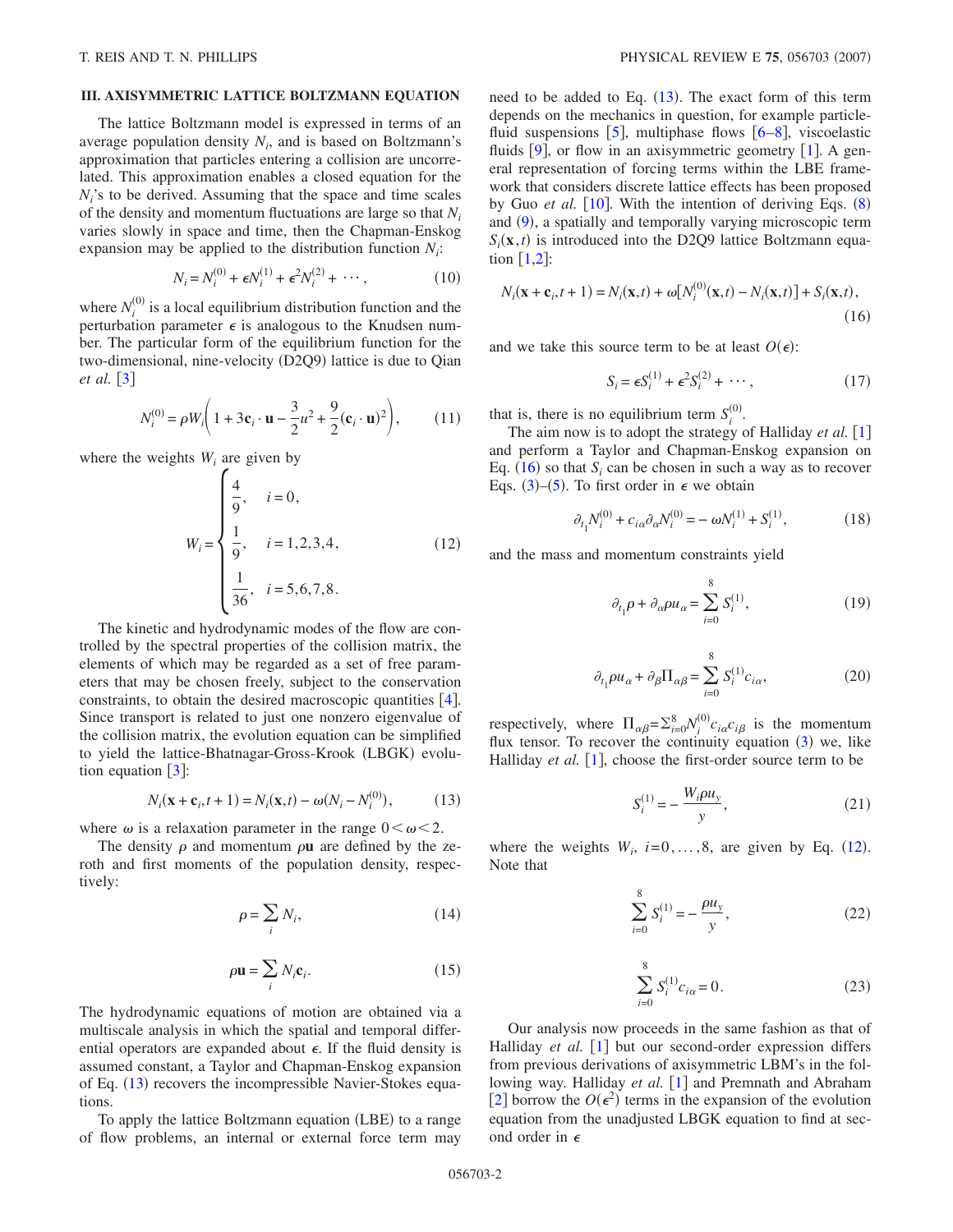MODIFIED LATTICE BOLTZMANN MODEL FOR...

$$
\partial_{t_2} N_i^{(0)} + (\partial_{t_1} + c_{i\alpha}\partial_{\alpha}) \left(1 - \frac{\omega}{2}\right) N_i^{(1)} = -\omega N_i^{(2)} + S_i^{(2)}.
$$
 (24)

We argue that the above equation is not correct, and thus neither is the expression for  $S_i^{(2)}$  in [[1](#page-3-0)], as we now demonstrate.

<span id="page-2-0"></span>At order  $\epsilon^2$  we obtain

$$
\partial_{t_2} N_i^{(0)} + \partial_{t_1} N_i^{(1)} + c_{i\alpha} \partial_{\alpha} N_i^{(1)} + \frac{1}{2} \partial_{t_1} \partial_{t_1} N_i^{(0)} + c_{i\alpha} \partial_{t_1} \partial_{\alpha} N_i^{(0)}
$$

$$
+ \frac{1}{2} c_{i\alpha} c_{i\beta} \partial_{\alpha} \partial_{\beta} N_i^{(0)} = -\omega N_i^{(2)} + S_i^{(2)}.
$$
(25)

If, using Eqs.  $(18)$  $(18)$  $(18)$  and  $(21)$  $(21)$  $(21)$ , we write Eq.  $(25)$  $(25)$  $(25)$  in a similar form to Halliday *et al.* [[1](#page-3-0)] and Premnath and Abraham [[2](#page-3-1)], i.e.,

<span id="page-2-1"></span>
$$
\partial_{t_2} N_i^{(0)} + (\partial_{t_1} + c_{i\alpha}\partial_{\alpha}) \left( 1 - \frac{\omega}{2} \right) N_i^{(1)} - (\partial_{t_1} + c_{i\alpha}\partial_{\alpha}) \frac{W_i \rho u_y}{2y}
$$
  
= 
$$
-\omega N_i^{(2)} + S_i^{(2)},
$$
 (26)

we see the presence of additional terms involving  $S_i^{(1)}$ , which are missing in Eq.  $(10)$  $(10)$  $(10)$  in [1]. More precisely, the coupling of the two source terms occurs through the nonequilibrium part of the distribution function  $N_i^{(1)}$ . Substituting Eq. ([18](#page-1-3)) into Eq.  $(26)$  $(26)$  $(26)$  [or, alternatively, Eq.  $(25)$  $(25)$  $(25)$ ] yields the following axisymmetric terms that are not present in the unadjusted LBGK equation:

<span id="page-2-2"></span>
$$
-\frac{1}{\omega}(\partial_{t_1} + c_{i\alpha}\partial_{\alpha})\frac{W_i\rho u_y}{y} - S_i^{(2)} = \frac{1}{\omega}(\partial_{t_1} + c_{i\alpha}\partial_{\alpha})S_i^{(1)} - S_i^{(2)}.
$$
\n(27)

Comparing this with the expression (17) in Halliday et al. [[1](#page-3-0)], we see that our second-order axisymmetric contribution does not include the  $-S_i^{(1)}/2$  term. We suggest that ([27](#page-2-2)) is the correct form for the expanded LBGK expression with an additional geometrical force term, and note that Eq. ([26](#page-2-1)) is consistent with the generalized expansion of LBGK equations with additional forces, as described by Guo *et al.* [[10](#page-4-4)].

Applying the mass conservation constraint to Eq.  $(25)$  $(25)$  $(25)$ gives

$$
\partial_{t_2}\rho + \frac{1}{2}\partial_{t_1}\partial_{t_1}\rho + \partial_{t_1}\partial_{\alpha}\rho u_{\alpha} + \frac{1}{2}\partial_{\alpha}\partial_{\beta}\Pi_{\alpha\beta} = \sum_{i=0}^{8} S_i^{(2)}, \quad (28)
$$

and upon using Eqs.  $(19)$  $(19)$  $(19)$  and  $(20)$  $(20)$  $(20)$  we find that

$$
\partial_{t_2} \rho - \frac{1}{2} \partial_{t_1} \frac{\rho u_y}{y} = \sum_{1=0}^{8} S_i^{(2)}.
$$
 (29)

Adding the above equation to Eq.  $(19)$  $(19)$  $(19)$  shows that

$$
\partial_t \rho + \partial_\alpha \rho u_\alpha = -\frac{\rho u_y}{y} + \frac{1}{2} \partial_{t_1} \frac{\rho u_y}{y} + \sum_{i=0}^8 S_i^{(2)},\tag{30}
$$

so to recover the correct continuity equation we require

$$
\sum_{i=0}^{8} S_i^{(2)} = -\frac{1}{2y} \partial_{t_1} \rho u_y = \frac{1}{2y} \partial_{\alpha} \Pi_{\alpha y}.
$$
 (31)

When the momentum conservation constraint is applied to Eq.  $(25)$  $(25)$  $(25)$  we find the following equality:

$$
\partial_{t_2}\rho u_{\alpha} + \partial_{\beta}Q_{\alpha\beta} + \frac{1}{2}\partial_{t_1}\partial_{t_1}\rho u_{\alpha} + \partial_{t_1}\partial_{\beta}\Pi_{\alpha\beta} + \frac{1}{2}\partial_{\beta}\partial_{\gamma}P_{\alpha\beta\gamma}
$$
  

$$
= \sum_{i=0}^{8} S_i^{(2)}c_{i\alpha},
$$
 (32)

where  $Q_{\alpha\beta} = \sum_{i=0}^{8} N_i^{(1)} c_{i\alpha} c_{i\beta}$  and  $P_{\alpha\beta\gamma} = \sum_{i=0}^{8} N_i^{(0)} c_{i\alpha} c_{i\beta} c_{i\gamma}$ . This equation can be simplified using Eq.  $(20)$  $(20)$  $(20)$  to give

<span id="page-2-3"></span>
$$
\partial_{t_2}\rho u_{\alpha} + \partial_{\beta}Q_{\alpha\beta} + \frac{1}{2}\partial_{t_1}\partial_{\beta}\Pi_{\alpha\beta} + \frac{1}{2}\partial_{\beta}\partial_{\gamma}P_{\alpha\beta\gamma} = \sum_{i=0}^8 S_i^{(2)}c_{i\alpha},
$$
\n(33)

where, from Eq.  $(18)$  $(18)$  $(18)$ ,

$$
Q_{\alpha\beta} = -\frac{1}{\omega} \left( \partial_{t_1} \Pi_{\alpha\beta} + \partial_{\gamma} P_{\alpha\beta\gamma} + \frac{\rho u_{\gamma}}{3y} \delta_{\alpha\beta} \right). \tag{34}
$$

For a D2O9 lattice the tensors  $\Pi$  and **P** are found to have the following form:

$$
\Pi_{\alpha\beta} = \frac{\rho}{3} \delta_{\alpha\beta} + \rho u_{\alpha} u_{\beta},\tag{35}
$$

$$
P_{\alpha\beta\gamma} = \frac{\rho u_{\alpha}}{3} (u_{\gamma}\delta_{\alpha\beta} + u_{\beta}\delta_{\alpha\gamma} + u_{\alpha}\delta_{\beta\gamma}).
$$
 (36)

<span id="page-2-4"></span>A little algebra now shows that Eq.  $(33)$  $(33)$  $(33)$  may be written as

$$
\partial_{t_2} \rho u_{\alpha} - \nu \left( \partial_{\alpha} \partial_{\alpha} \rho u_{\alpha} + \partial_{\alpha} \partial_{\beta} \rho u_{\beta} + \partial_{\alpha} \frac{\rho u_y}{y} - 2 \partial_{\alpha} \frac{\rho u_y}{y} \right) - \frac{1}{3 \omega} \partial_{\alpha} \frac{\rho u_y}{y} = \sum_{i=0}^{8} S_1^{(2)} c_{i\alpha},
$$
\n(37)

where

$$
\nu = \frac{1}{3} \left( \frac{1}{\omega} - \frac{1}{2} \right)
$$

is the kinematic viscosity. If we assume the fluid is incompressible then Eq.  $(19)$  $(19)$  $(19)$  tells us that

$$
\partial_{\alpha}\partial_{\beta}\rho u_{\beta} + \partial_{\alpha}\frac{\rho u_{y}}{y} = 0, \qquad (38)
$$

which allows us to write Eq.  $(37)$  $(37)$  $(37)$  as

$$
\partial_{t_2}\rho u_{\alpha} - \nu \partial_{\alpha}\partial_{\alpha}\rho u_{\alpha} = \sum_{i=0}^{8} S_i^{(2)} c_{i\alpha} - 2\nu \partial_{\alpha} \frac{\rho u_y}{y} + \frac{1}{3\omega} \partial_{\alpha} \frac{\rho u_y}{y}.
$$
\n(39)

Summing the first- and second-order momentum equations yields

056703-3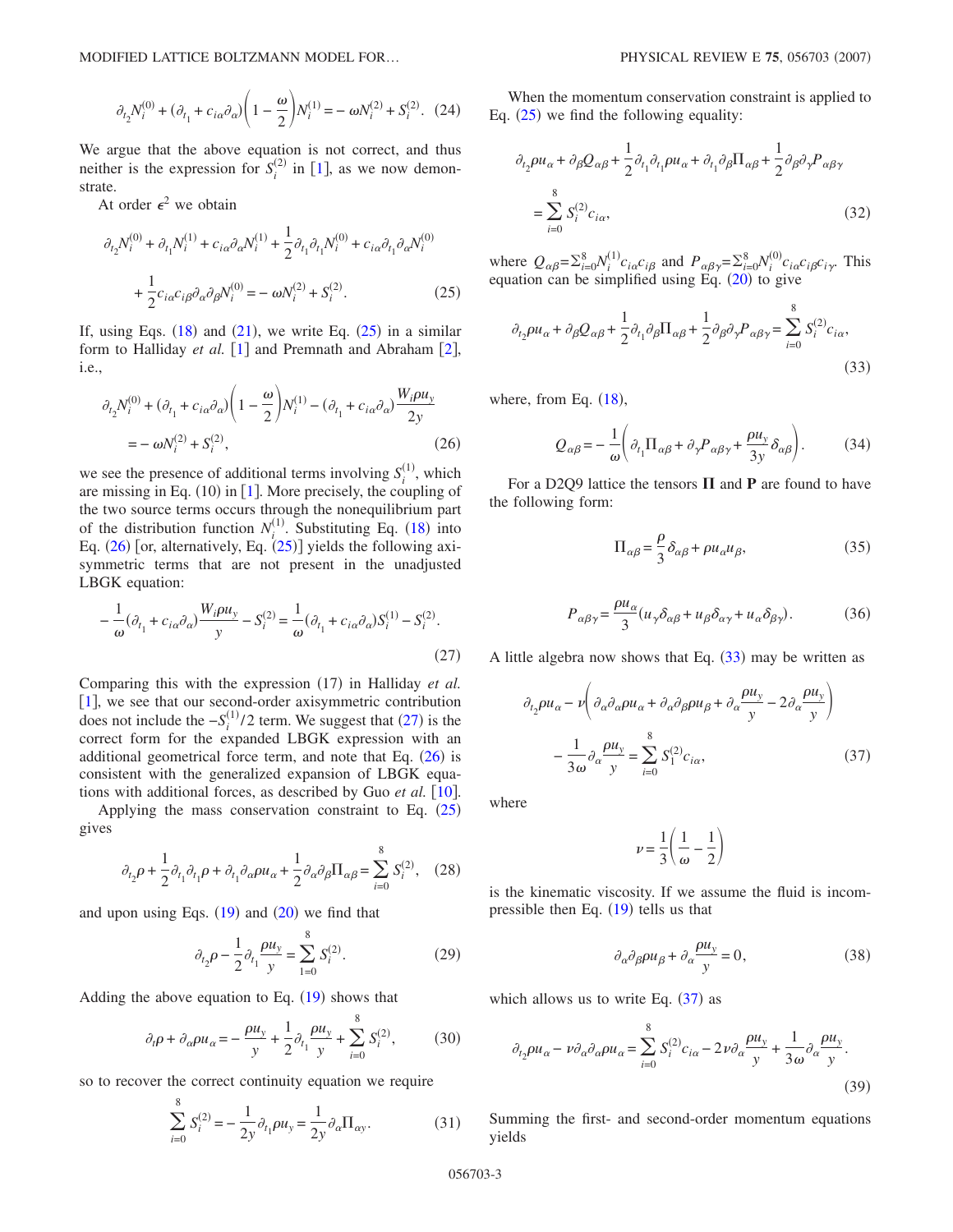$$
\partial_t \rho u_{\alpha} + \partial_{\beta} \Pi_{\alpha \beta} - \nu \partial_{\alpha} \partial_{\alpha} \rho u_{\alpha} = \sum_{i=0}^8 S_i^{(2)} c_{i\alpha} - 2\nu \partial_{\alpha} \frac{\rho u_y}{y} + \frac{1}{3\omega} \partial_{\alpha} \frac{\rho u_y}{y},
$$
(40)

and since  $\partial_{\beta} \Pi_{\alpha\beta} = \partial_{\alpha}\rho/3 + \rho u_{\alpha}\partial_{\alpha}u_{\beta}$  we find the momentum equation in vector form:

$$
\rho \frac{D\mathbf{u}}{Dt} + \nabla P - \rho \nu \nabla^2 \mathbf{u} = \sum_{i=0}^8 S_i^{(2)} c_{i\alpha} - 2\nu \partial_\alpha \frac{\rho u_y}{y} + \frac{1}{3\omega} \partial_\alpha \frac{\rho u_y}{y},\tag{41}
$$

where the left-hand side contains the terms in the standard Navier-Stokes equations and the terms on the right-hand side must deliver the extra axisymmetric contributions. Looking at the components of the above momentum equation and the second-order mass equation, we see that  $S_i^{(2)}$  must conform to the following three conditions:

$$
\sum_{i=0}^{8} S_i^{(2)} = \frac{1}{2y} \partial_{\beta} \Pi_{y\beta},
$$
\n(42)

<span id="page-3-4"></span>
$$
\sum_{i=0}^{8} S_i^{(2)} c_{ix} = \frac{\rho \nu}{y} (\partial_y u_x + \partial_x u_y) - \frac{\rho}{6y} \partial_x u_y, \tag{43}
$$

$$
\sum_{i=0}^{8} S_i^{(2)} c_{iy} = \left(2\nu - \frac{1}{6}\right) \frac{\rho \nu}{y} \left(\partial_y u_y - \frac{u_y}{y}\right). \tag{44}
$$

<span id="page-3-5"></span>To simplify the above relations and follow the lattice Boltzmann methodology as closely as possible, we try to relate  $S_i^{(2)}$  to moments of the distribution function. Recalling that

$$
Q_{\alpha\beta} = -\frac{1}{\omega} \left( \partial_{t_1} \Pi_{\alpha\beta} + \partial_{\gamma} P_{\alpha\beta\gamma} + \frac{\rho u_{y}}{3y} \delta_{\alpha\beta} \right)
$$

$$
= -\frac{\rho}{3\omega} \left( \partial_{\alpha} u_{\beta} + \partial_{\beta} u_{\alpha} + \frac{u_{y}}{y} \delta_{\alpha\beta} \right)
$$
(45)

enables us to find most of the required gradients in terms of the moments of  $N_i^{(1)}$ :

$$
\frac{\nu \rho}{y} (\partial_x u_y + \partial_y u_x) = -\frac{6\nu}{(6\nu + 1)y} \sum_{i=0}^8 N_i^{(1)} c_{ix} c_{iy},
$$

$$
\left(2\nu - \frac{1}{6}\right) \frac{\rho \nu}{y} \left(\partial_y u_y - \frac{u_y}{y}\right)
$$
  
=  $\frac{(1 - 12\nu)}{y} \left(\frac{1}{2(1 + 6\nu)} \sum_{i=0}^8 N_i^{(1)} c_{iy}^2 + \frac{\rho u_y}{4y}\right)$ . (46)

A suitable choice of  $S_i^{(2)}$  can now be found by inspection. Given below are our first- and second-order source terms that meet the required conditions  $(42)$  $(42)$  $(42)$ – $(44)$  $(44)$  $(44)$  and therefore recover the axisymmetric Navier-Stokes equations in the macroscopic limit:

 $\lambda$ 

$$
S_i^{(1)} = -\frac{W_i \rho u_y}{y},\tag{47}
$$

$$
S_i^{(2)} = \frac{3W_i}{y} \left[ \frac{\rho c_{iy}^2}{2y} \left( u_x \partial_x u_y - \frac{3u_y \omega}{2} Q_{xx} + \frac{\rho u_y^2}{2y} - 3u_y \omega Q_{yy} - \frac{\rho u_y^2}{y} \right) - c_{ix} \left( \frac{6\nu}{(6\nu + 1)y} Q_{xy} + \frac{1}{6y} \partial_x u_y \right) + c_{iy} (1 - 12\nu)
$$

$$
\times \left( \frac{1}{2(1 + 6\nu)} Q_{yy} + \frac{\rho u_y}{4y^2} \right).
$$

The differences between our model and that of Halliday *et al.* [1](#page-3-0) should now be highlighted. Our second-order source term is given mainly in terms of the tensor **Q**, which is the third moment of the nonequilibrium distribution function  $N_i^{(ne)}$ . Therefore, we argue that this derivation is more sympathetic to the lattice Boltzmann philosophy. Another advantage of this approach is the reduction in the amount of numerical differentiation that needs to be performed compared to the lattice Boltzmann models of Halliday *et al.* [[1](#page-3-0)] and Premnath and Abraham  $[2]$  $[2]$  $[2]$ . In the modified LBM described here, only one term, viz.,  $\partial_x u_y$ , in the expression for  $S_i^{(2)}$ needs to be approximated using finite differences compared with five terms in  $\left[1\right]$  $\left[1\right]$  $\left[1\right]$ . Although Haliday *et al.*  $\left[1\right]$  comment that components of the velocity gradient tensor can, in principle, be evaluated from appropriate higher-order moments of the nonequilibrium function, in practice we are of the opinion that it is not possible to express  $\partial_{x}u_{y}$  in this manner. Numerical evidence for the improved efficiency of the axisymmetric LBE presented here will be given in a subsequent presentation. The application of the method to a number of benchmark problems will also be given there.

Finally, the analysis performed here is of the same form and performed to the same order as that presented in  $|1|$  $|1|$  $|1|$  but delivered in a different manner. We argue that this method is more transparent than that of Halliday *et al.* [1](#page-3-0)1 and exposes an additional term in their second-order expansion of the evolution equation. The analysis performed in this paper is consistent with the general form of LBE equations with additional forcing given by Guo *et al.* [[10](#page-4-4)].

- <span id="page-3-0"></span>[1] I. Halliday, L. A. Hammond, C. M. Care, K. Good, and A. Stevens, Phys. Rev. E 64, 011208 (2001).
- <span id="page-3-2"></span>3 Y. Qian, D. d'Humières, and P. Lallemand, Europhys. Lett. **17**, 479 (1992).
- <span id="page-3-1"></span>2 K. N. Premnath and J. Abraham, Phys. Rev. E **71**, 056706  $(2005).$
- <span id="page-3-3"></span>4 F. Higuera, S. Succi, and R. Benzi, Europhys. Lett. **9**, 345  $(1989).$